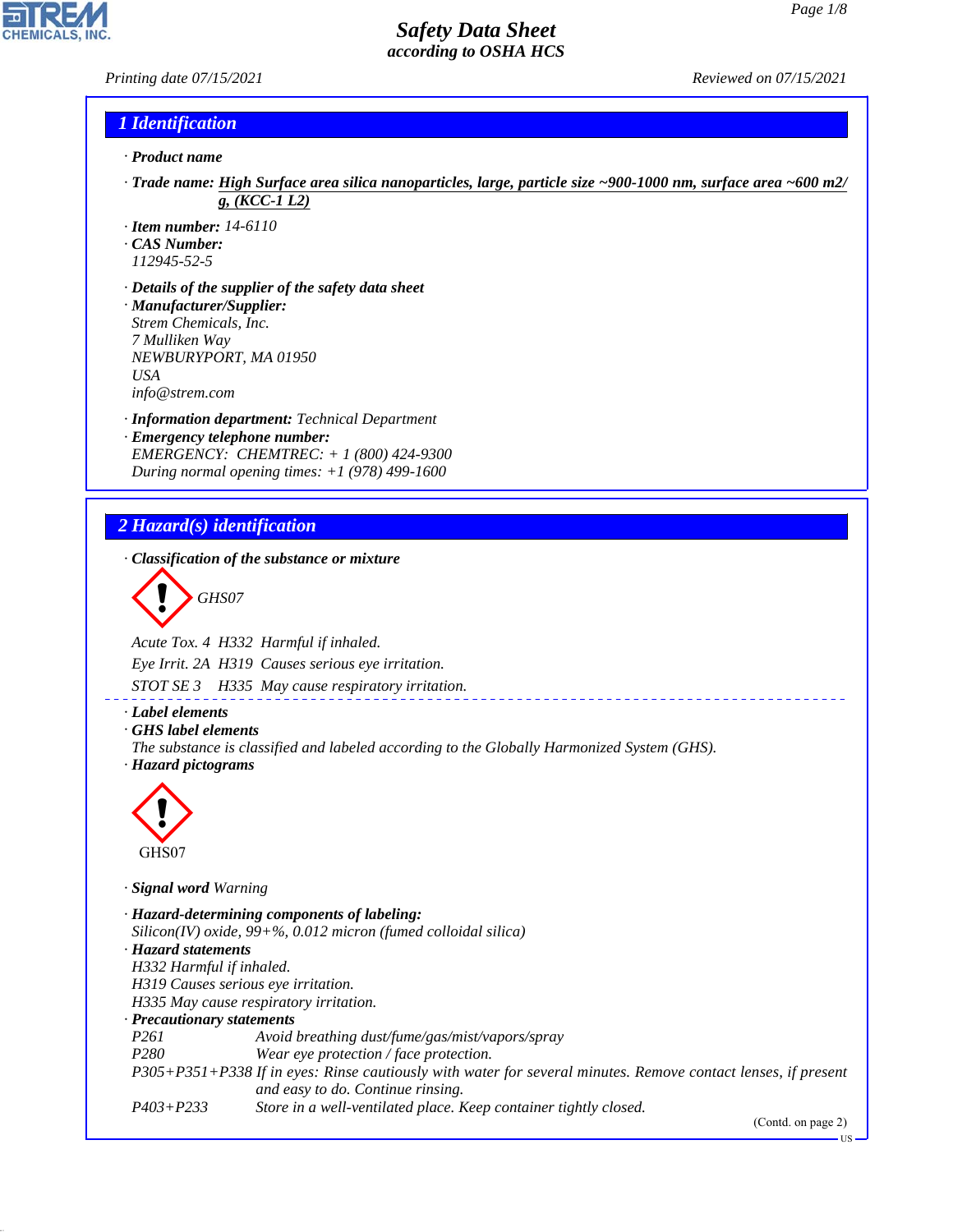*Printing date 07/15/2021 Reviewed on 07/15/2021*



# *4 First-aid measures*

- *· Description of first aid measures*
- *· General information:*

*Symptoms of poisoning may even occur after several hours; therefore medical observation for at least 48 hours after the accident.*

*· After inhalation:*

*Supply fresh air. If required, provide artificial respiration. Keep patient warm. Consult doctor if symptoms persist.*

- *In case of unconsciousness place patient stably in side position for transportation.*
- *· After skin contact: Generally the product does not irritate the skin.*
- *· After eye contact:*

*Rinse opened eye for several minutes under running water. If symptoms persist, consult a doctor.*

- *· After swallowing: If symptoms persist consult doctor.*
- *· Information for doctor:*
- *· Most important symptoms and effects, both acute and delayed No further relevant information available.*
- *· Indication of any immediate medical attention and special treatment needed*

*No further relevant information available.*

## *5 Fire-fighting measures*

*· Extinguishing media*

44.1.1

*· Suitable extinguishing agents: Use fire fighting measures that suit the environment.*

(Contd. on page 3)

US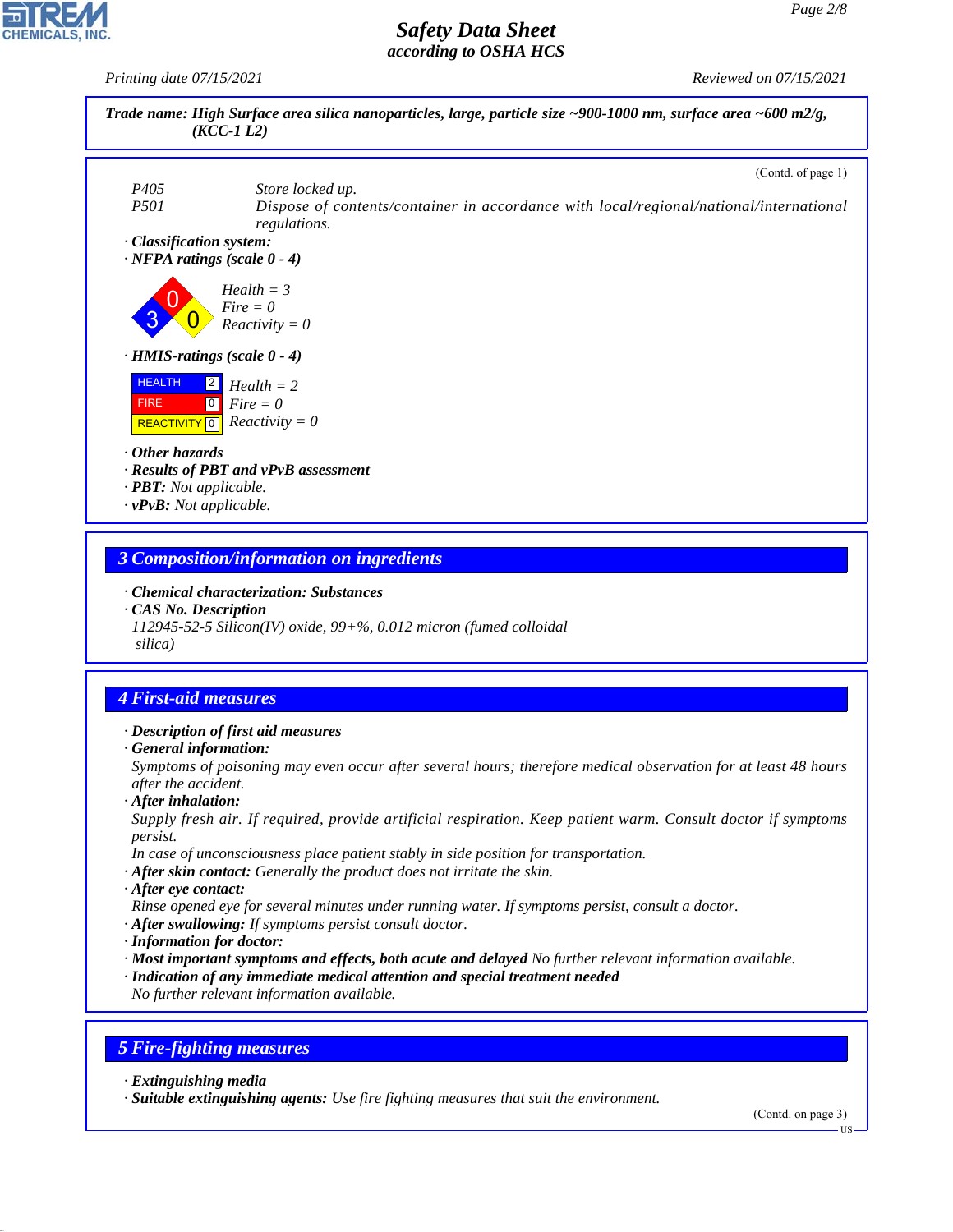*Printing date 07/15/2021 Reviewed on 07/15/2021*

*Trade name: High Surface area silica nanoparticles, large, particle size ~900-1000 nm, surface area ~600 m2/g, (KCC-1 L2)*

(Contd. of page 2)

- *· Special hazards arising from the substance or mixture No further relevant information available. · Advice for firefighters*
- *· Protective equipment: Mouth respiratory protective device.*

#### *6 Accidental release measures*

- *· Personal precautions, protective equipment and emergency procedures Not required.*
- *· Environmental precautions: Do not allow to enter sewers/ surface or ground water.*
- *· Methods and material for containment and cleaning up: Dispose contaminated material as waste according to item 13.*

*Ensure adequate ventilation.*

*· Reference to other sections*

*See Section 7 for information on safe handling.*

*See Section 8 for information on personal protection equipment.*

*See Section 13 for disposal information.*

#### *· Protective Action Criteria for Chemicals*

*· PAC-1:*

*18 mg/m3*

*· PAC-2:*

*100 mg/m3*

*· PAC-3:*

#### *630 mg/m3*

## *7 Handling and storage*

- *· Handling:*
- *· Precautions for safe handling*
- *Thorough dedusting.*
- *Ensure good ventilation/exhaustion at the workplace.*
- *· Information about protection against explosions and fires: No special measures required.*
- *· Conditions for safe storage, including any incompatibilities*
- *· Storage:*
- *· Requirements to be met by storerooms and receptacles: No special requirements.*
- *· Information about storage in one common storage facility: Not required.*
- *· Further information about storage conditions: Keep receptacle tightly sealed.*
- *· Specific end use(s) No further relevant information available.*

## *8 Exposure controls/personal protection*

*· Additional information about design of technical systems: No further data; see item 7.*

*· Control parameters*

- *· Components with limit values that require monitoring at the workplace: Not required.*
- *· Additional information: The lists that were valid during the creation were used as basis.*

*· Exposure controls*

44.1.1

- *· Personal protective equipment:*
- *· General protective and hygienic measures: Keep away from foodstuffs, beverages and feed.*

(Contd. on page 4)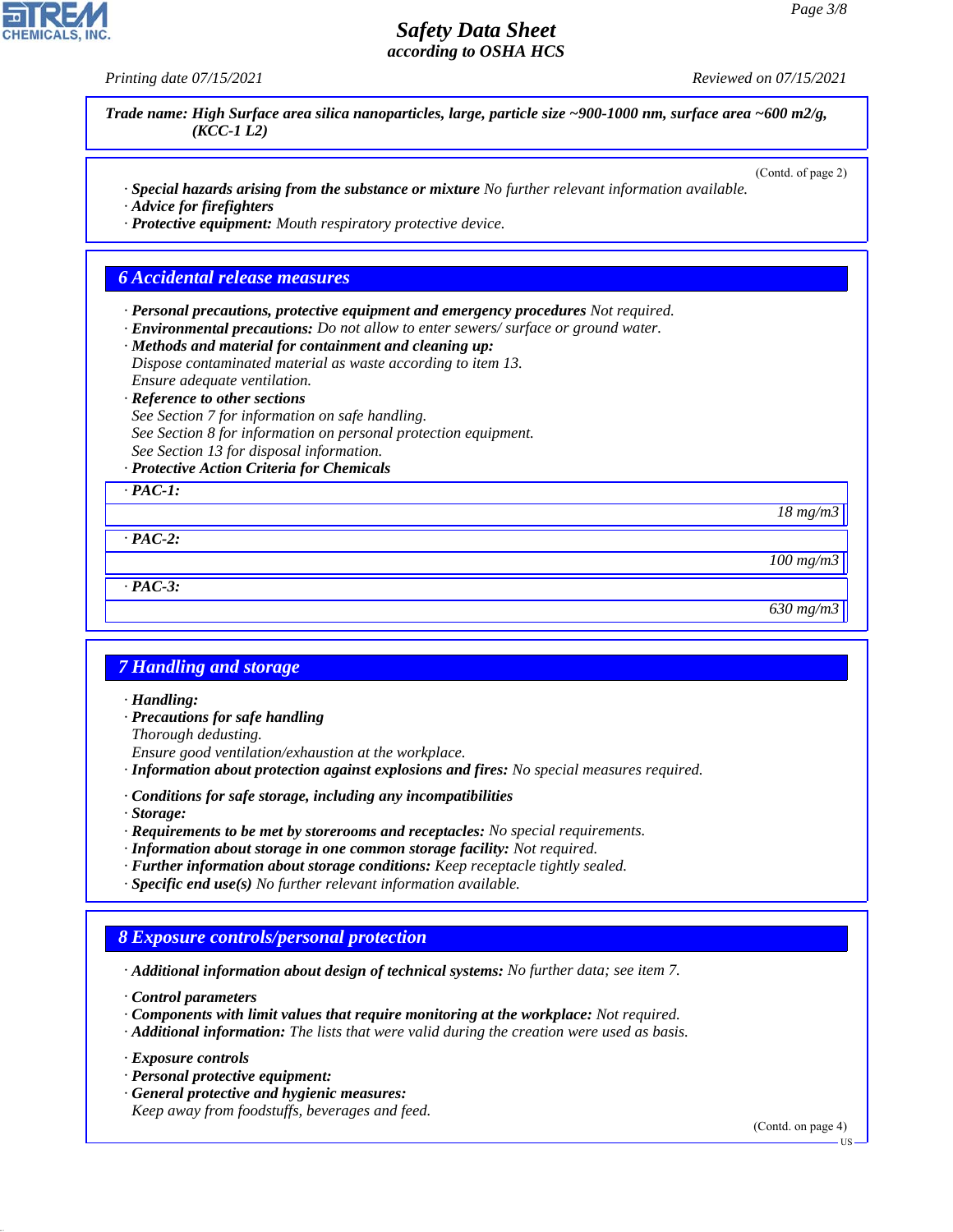*Printing date 07/15/2021 Reviewed on 07/15/2021*

44.1.1



(Contd. on page 5)

US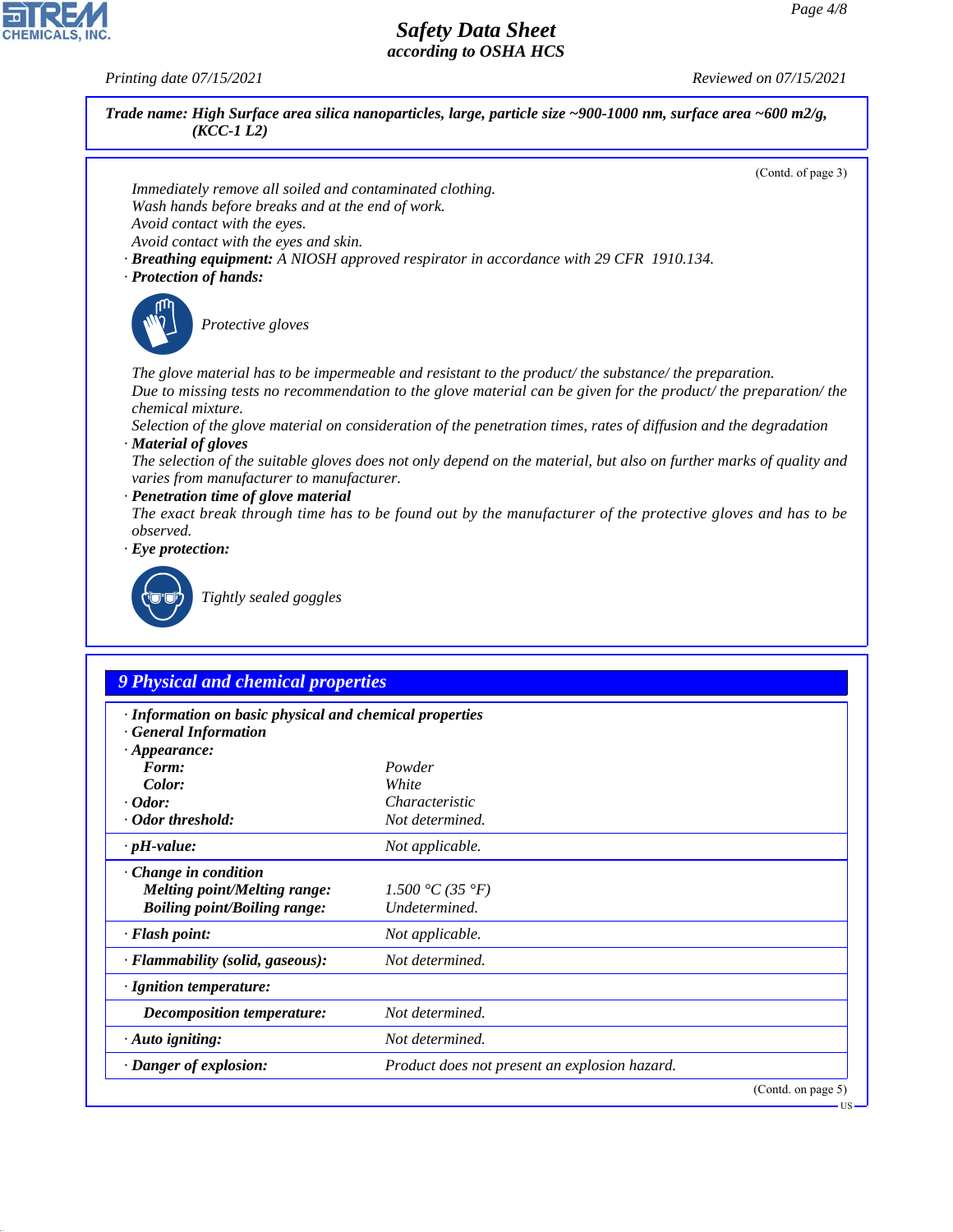

*Printing date 07/15/2021 Reviewed on 07/15/2021*

*Trade name: High Surface area silica nanoparticles, large, particle size ~900-1000 nm, surface area ~600 m2/g, (KCC-1 L2)*

|                                                            | (Contd. of page 4)                         |
|------------------------------------------------------------|--------------------------------------------|
| $\cdot$ Explosion limits:                                  |                                            |
| Lower:                                                     | Not determined.                            |
| <b>Upper:</b>                                              | Not determined.                            |
| $\cdot$ Vapor pressure at 20 $\cdot$ C (68 $\cdot$ F):     | $10$ hPa $(8$ mm Hg)                       |
| $\cdot$ Density:                                           | Not determined.                            |
| $\cdot$ Relative density                                   | Not determined.                            |
| · Vapor density                                            | Not applicable.                            |
| $\cdot$ Evaporation rate                                   | Not applicable.                            |
| · Solubility in / Miscibility with                         |                                            |
| Water:                                                     | <i>Insoluble.</i>                          |
| · Partition coefficient (n-octanol/water): Not determined. |                                            |
| $\cdot$ Viscosity:                                         |                                            |
| Dynamic:                                                   | Not applicable.                            |
| Kinematic:                                                 | Not applicable.                            |
| · Solvent content:                                         |                                            |
| Organic solvents:                                          | $0.0\%$                                    |
| <b>VOC</b> content:                                        | 0.0 g/l / 0.00 lb/gl                       |
| $\cdot$ Other information                                  | No further relevant information available. |

# *10 Stability and reactivity*

*· Reactivity No further relevant information available.*

- *· Chemical stability*
- *· Thermal decomposition / conditions to be avoided: No decomposition if used according to specifications.*
- *· Possibility of hazardous reactions No dangerous reactions known.*
- *· Conditions to avoid No further relevant information available.*
- *· Incompatible materials: No further relevant information available.*
- *· Hazardous decomposition products: No dangerous decomposition products known.*

# *11 Toxicological information*

- *· Information on toxicological effects*
- *· Acute toxicity:*
- *· Primary irritant effect:*
- *· on the skin: No irritant effect.*
- *· on the eye: Irritating effect.*
- *· Sensitization: No sensitizing effects known.*
- *· Additional toxicological information:*

#### *· Carcinogenic categories*

*· IARC (International Agency for Research on Cancer)*

*Substance is not listed.*

*· NTP (National Toxicology Program)*

*Substance is not listed.*

44.1.1

(Contd. on page 6)

US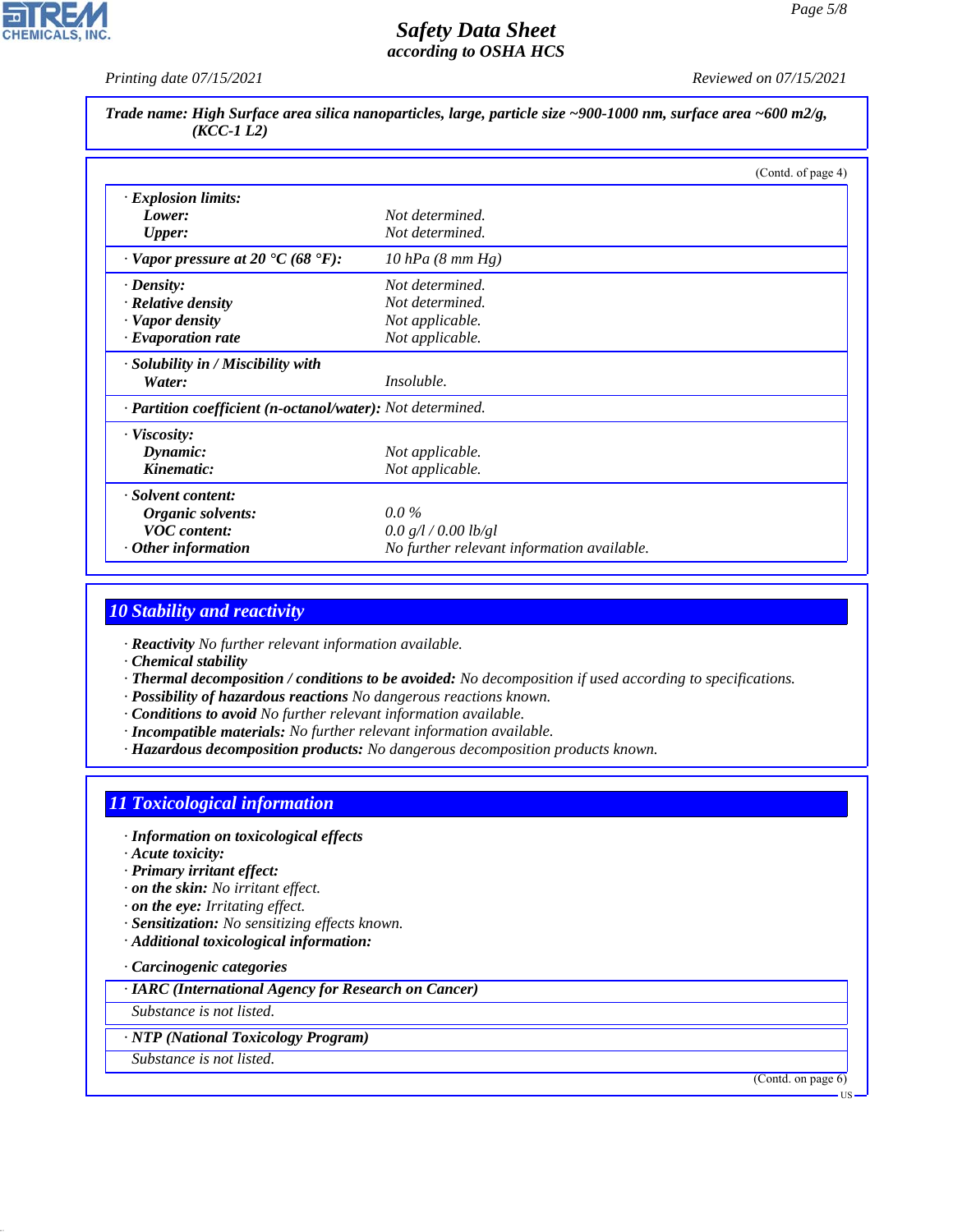*Printing date 07/15/2021 Reviewed on 07/15/2021*

*Trade name: High Surface area silica nanoparticles, large, particle size ~900-1000 nm, surface area ~600 m2/g, (KCC-1 L2)*

(Contd. of page 5)

*· OSHA-Ca (Occupational Safety & Health Administration)*

*Substance is not listed.*

# *12 Ecological information*

- *· Toxicity*
- *· Aquatic toxicity: No further relevant information available.*
- *· Persistence and degradability No further relevant information available.*
- *· Behavior in environmental systems:*
- *· Bioaccumulative potential No further relevant information available.*
- *· Mobility in soil No further relevant information available.*
- *· Additional ecological information:*
- *· General notes:*

*Water hazard class 1 (Self-assessment): slightly hazardous for water*

*Do not allow undiluted product or large quantities of it to reach ground water, water course or sewage system.*

- *· Results of PBT and vPvB assessment*
- *· PBT: Not applicable.*
- *· vPvB: Not applicable.*
- *· Other adverse effects No further relevant information available.*

## *13 Disposal considerations*

- *· Waste treatment methods*
- *· Recommendation: Must not be disposed of together with household garbage. Do not allow product to reach sewage system.*

*· Uncleaned packagings:*

*· Recommendation: Disposal must be made according to official regulations.*

| <b>14 Transport information</b> |  |  |
|---------------------------------|--|--|
|                                 |  |  |

| $\cdot$ UN-Number<br>· DOT, ADN, IMDG, IATA                                               | not regulated   |                    |
|-------------------------------------------------------------------------------------------|-----------------|--------------------|
| $\cdot$ UN proper shipping name<br>· DOT, ADN, IMDG, IATA                                 | not regulated   |                    |
| $\cdot$ Transport hazard class(es)                                                        |                 |                    |
| · DOT, ADN, IMDG, IATA<br>$\cdot Class$                                                   | not regulated   |                    |
| · Packing group<br>· DOT, IMDG, IATA                                                      | not regulated   |                    |
| · Environmental hazards:                                                                  | Not applicable. |                    |
| · Special precautions for user                                                            | Not applicable. |                    |
| $\cdot$ Transport in bulk according to Annex II of<br><b>MARPOL73/78 and the IBC Code</b> | Not applicable. |                    |
|                                                                                           |                 | (Contd. on page 7) |



44.1.1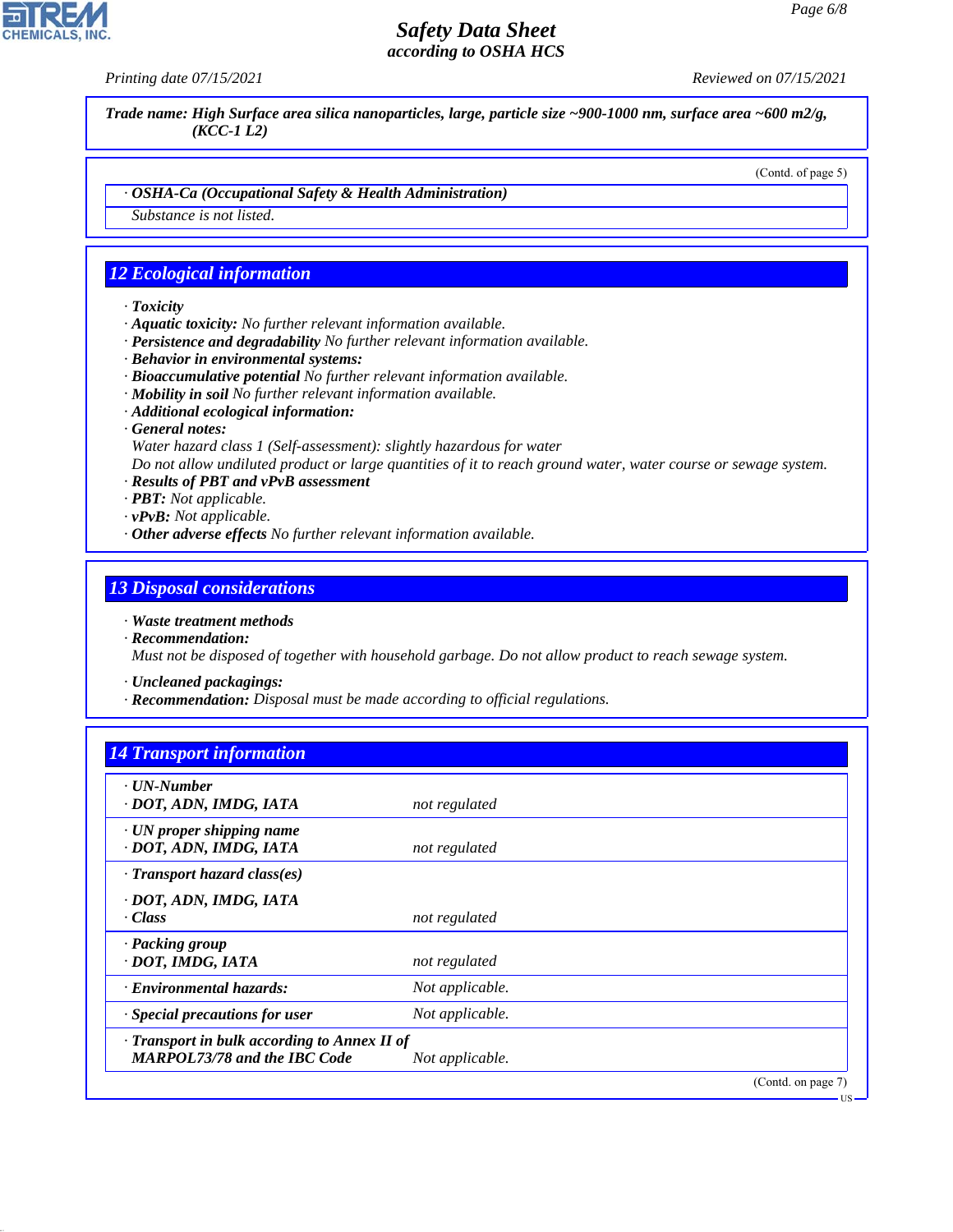*Trade name: High Surface area silica nanoparticles, large, particle size ~900-1000 nm, surface area ~600 m2/g, (KCC-1 L2)*

(Contd. of page 6)

*· UN "Model Regulation": not regulated*

# *15 Regulatory information*

*· Safety, health and environmental regulations/legislation specific for the substance or mixture · Sara*

*· Section 355 (extremely hazardous substances):*

*Substance is not listed.*

*· Section 313 (Specific toxic chemical listings):*

*Substance is not listed.*

*· TSCA (Toxic Substances Control Act):*

*Substance is not listed.*

*· Proposition 65*

*· Chemicals known to cause cancer:*

*Substance is not listed.*

*· Chemicals known to cause reproductive toxicity for females:*

*Substance is not listed.*

*· Chemicals known to cause reproductive toxicity for males:*

*Substance is not listed.*

*· Chemicals known to cause developmental toxicity:*

*Substance is not listed.*

*· Carcinogenic categories*

*· EPA (Environmental Protection Agency)*

*Substance is not listed.*

*· TLV (Threshold Limit Value established by ACGIH)*

*Substance is not listed.*

*· NIOSH-Ca (National Institute for Occupational Safety and Health)*

*Substance is not listed.*

*· GHS label elements*

*The substance is classified and labeled according to the Globally Harmonized System (GHS).*

*· Hazard pictograms*



44.1.1

*· Signal word Warning*

*· Hazard-determining components of labeling: Silicon(IV) oxide, 99+%, 0.012 micron (fumed colloidal silica) · Hazard statements H332 Harmful if inhaled. H319 Causes serious eye irritation.*

*H335 May cause respiratory irritation.*





*Printing date 07/15/2021 Reviewed on 07/15/2021*